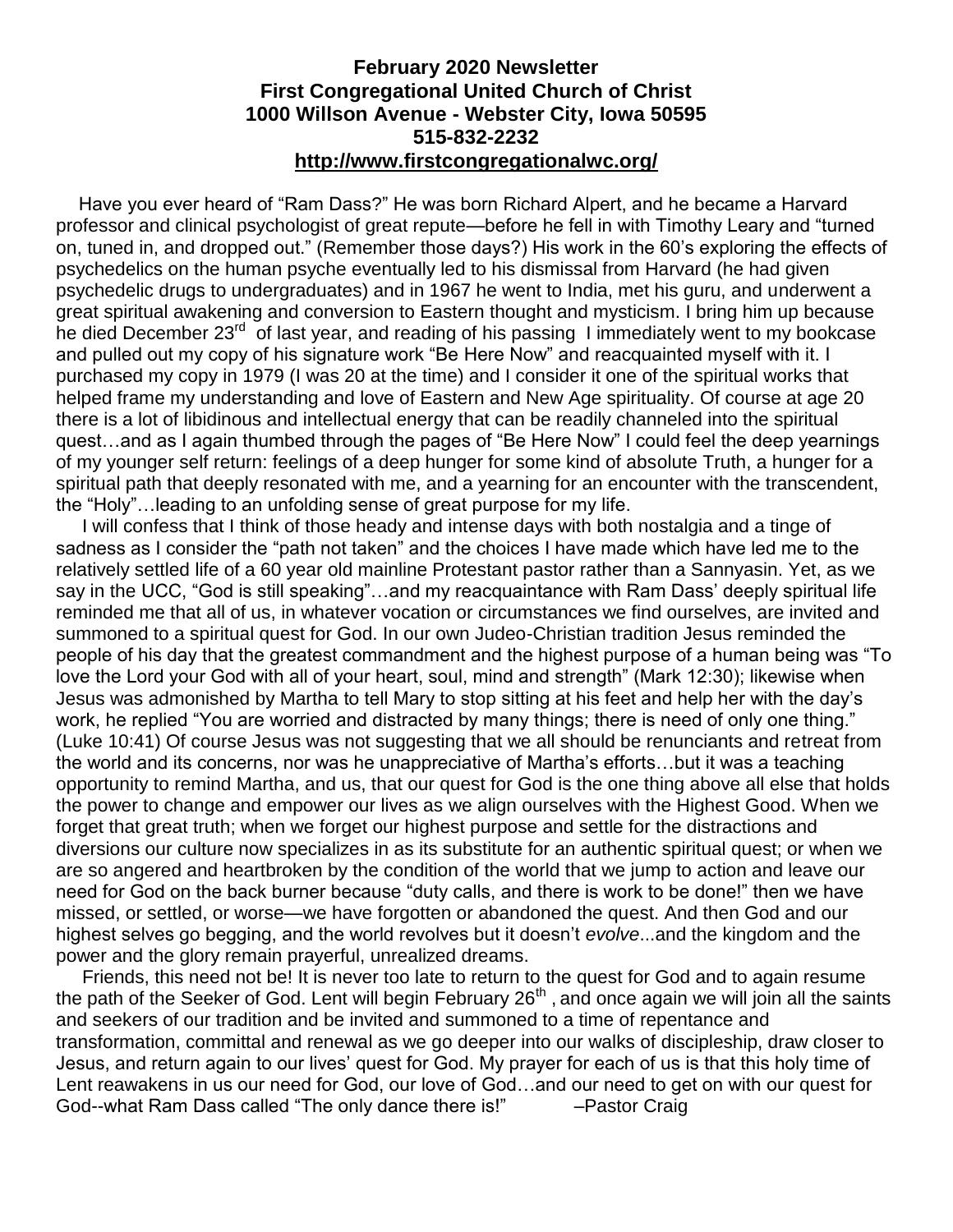# **CHURCH OFFICE HOURS**

- M 8 am 1 pm
- T 9 am 1 pm
- W 8 am 12:30, 1 pm to 4:30
- Th 8 am 12:30, 1 pm to 4:30
- F 9 am 1 pm
- **TENDANCE**
- **January 5** 67 **January 12** 62

**January 19** 0 **January 26** 72

# **Church Staff**

| Rev. Craig Blaufuss, Pastor                        |              |  |  |  |
|----------------------------------------------------|--------------|--|--|--|
| Office: 832-2232 Cell 297-4316                     |              |  |  |  |
| Pastor's email: revcraigblaufuss@wmtel.net         |              |  |  |  |
| Michele Omvig: Admin. Assist.                      | 269-7210     |  |  |  |
| Church's e-mail: administrative.office@fcuccwc.org |              |  |  |  |
| Dale Olson: Stephen Ministry Ldr                   | 839-5619     |  |  |  |
| <b>Sunshine Garth: Choir Director</b>              | 835-7626     |  |  |  |
| <b>Melissa Hindt: Organist</b>                     | 712-351-1074 |  |  |  |
| Curt/Lorraine McCoskey: Cust's.                    | 832-5341     |  |  |  |
| Tracy Wehrhan: Church Treasurer                    | 297-0370     |  |  |  |
| Dale Olson: Financial Secretary                    | 839-5619     |  |  |  |



The Whole You: Emotional Health

Top traits of highly successful people

- Drive You work hard and get things done. You don't procrastinate.
- Self-reliance You take on responsibility and are accountable for the decisions you make and actions you take.
- Self-confidence You trust your instincts and abilities so you don't hesitate or second guess yourself.
- Optimism You believe the future is bright and full of opportunities so you're less likely to give up.
- Creativity You come up with better solutions to address problems/issues/needs.
- Integrity You're honest even when it's difficult or uncomfortable to do so.



# **HAPPY BIRTHDAY TO:**

- 1 Chris McNeil
- 4 Leanna Ploeger
- 5 Jane Klaver
- 6 Sharon Perry
- 7 Gene Royster
- 8 Michele Omvig
- 9 Les Ploeger
- 11 Greta Oberender
- 12 Blakely Ploeger
- 14 Curt McCoskey
- 15 Everett (Bud) Crystal
- 17 Robert Stidolph Jr
- 17 Piper Williams
- 19 Gretchen McGlynn
- 19 Jenna Short
- 22 Curtis Alan (PJ) Swanson
- 22 Colby Butz
- 23 Stephanie Hill
- 25 David Weieneth
- 26 Wilma Taylor
- 27 Luverne Bierle
- 27 Diana Oberender
- 27 Adelyn Oberender
- 28 Midge Tudor

### **HAPPY ANNIVERSARY TO:**

- 13 Dick & Midge Tudor
- 17 Jose Burgos & Dilcia Franco

### **Joint Mission Trip with Asbury United Methodist Church**

This opportunity has become a reality after a week in February became available for housing at the Midwest distribution Center in Pawnee, IL. The week of February 16-21 has been reserved. There is room for 3 more volunteers to go and serve at this center. The plan is to leave on Sunday Feb. 16, after church, and return Fri. Feb. 21. Volunteers would be helping at the center Monday, Tuesday, Thursday, and Friday morning. Wednesday is being set aside as a day to spend some time in Springfield exploring some of their historical sites. Any other questions please talk with someone on the Mission Board. A sign-up sheet is in Fellowship Hall if you would like to be a part of this joint effort.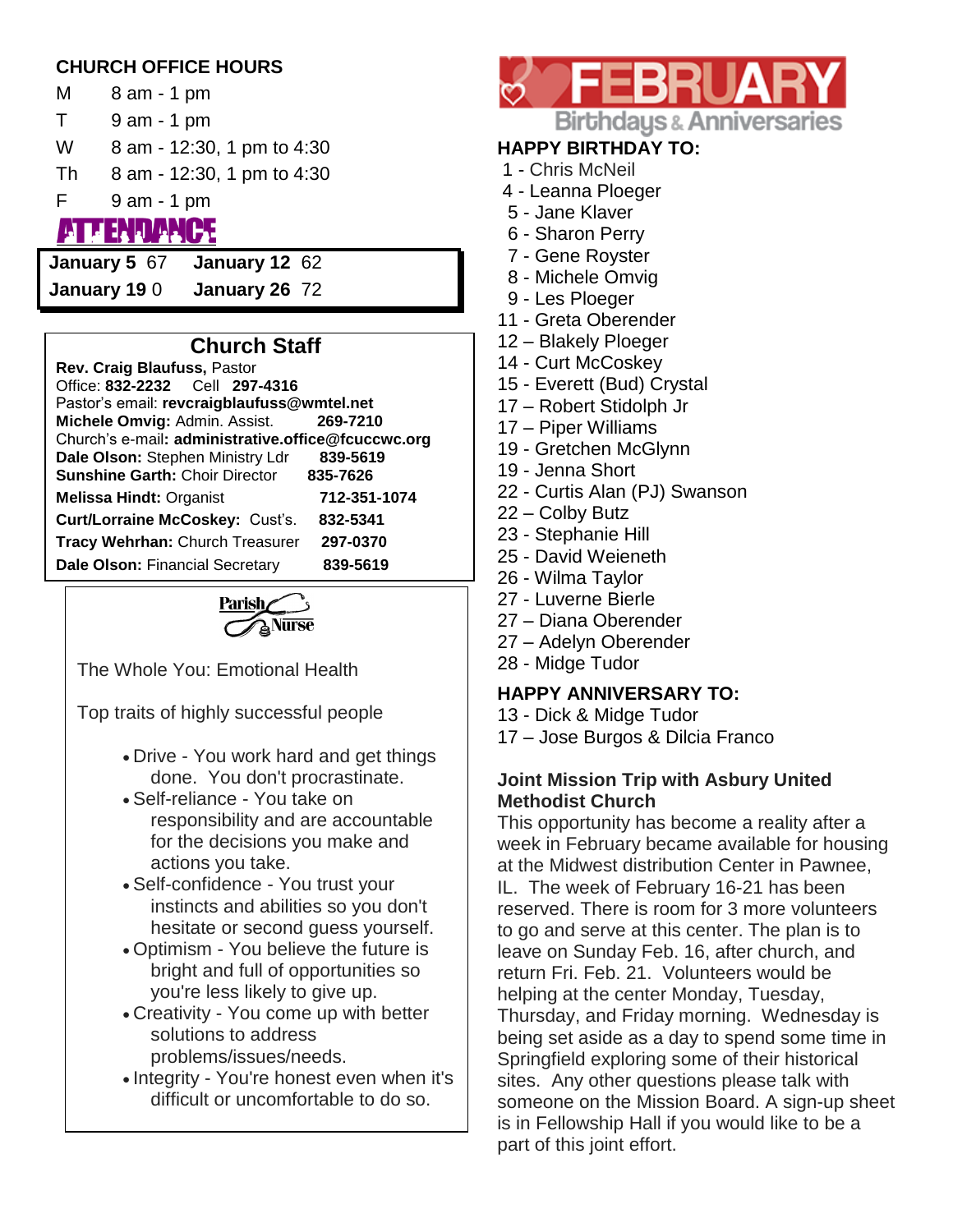# **Lent Begins February 26**

First Congregational will begin the observance of Lent with an Ash Wednesday Service on Wednesday, March 6, beginning at 6:30 p.m. Ash Wednesday is a day of penitence and preparation which begins our Lenten season; it is a day which reminds us of our mortality, and our need for repentance and renewal. We will observe Ash Wednesday with the Imposition of Ashes and share the sacrament of Holy Communion by intinction.

## **Lenten Lunches**

Lunches start March 3, the location will rotate between the participating churches.

# **Adult Education Class: Black History Month**

During the month of February the Adult Education class will study topics pertaining to Black History Month. This year marks two significant anniversaries impacting voting rights for African Americans. In 1870 (150 years ago) the 15th Amendment was ratified: "The right of citizens...to vote shall not be denied or abridged...on account of race, color, or previous condition of servitude." 2020 is also the 100th anniversary of the 19th Amendment securing women's right to vote. With these anniversaries in mind, the 2020 theme for African American History Month is "African Americans and the Vote.," The theme is set each year by the Association for the Study of African American Life and History (ASALH). Join us at 9: 15 a.m. in the Multipurpose room for this important study!

# **Care Center Services**

First Congregational will be leading Care Center services on February 2, not January 26 as originally scheduled. We begin at Windsor Manor at 1: 15 pm, then lead at Crestview at 2 pm and begin our final Care Center service at Southfield at 2: 45 pm. Volunteers are welcome to help at any or all of these services!

# **CWS School Kits**

The Post-Confirmation class is sponsoring a Church World Service School Kit drive in February to benefit underprivileged children who need basic school supplies. Donations needed are:

1-- pair blunt point scissors (children's)

3-- 70 ct. bound notebooks

1-- 12 inch ruler

1--handheld pencil sharpener

1-- large eraser

6—new, unsharpened pencils with erasers 1-box of 24 crayons (only 24)

Donations of money are also welcomed, to purchase more supplies, cloth bags, and to pay for shipping of the kits.

The PC class has set a goal of assembling 50 CWS School Kits to ship. Thank you for helping reach this goal!

# **Spaghetti Supper**

KLAB and the Post-Confirmation Class invite you to an all-church spaghetti supper, to be held on Ash Wednesday (February 26), from 5:30- 6:30 p.m. On the menu is spaghetti with sauce (meat or meatless), salad, garlic bread, bars and drinks. There will be a sign- up sheet for the meal in fellowship, and a free will donation will be taken up to benefit the youth ministries of First Congregational.

## **Thanks**

Dear Friends,

Thank you so much for your gift of \$1,000 to the work of the Ecumenical Human Needs Committee. We had a lull in the summer but have regrouped under the inspiration of Pastor Craig and Sharon Perry. We give them both high praise! Since then we have been able to assist others with utility payments and housing deposits. Thank you again for your help. Ecumenical Human Needs Committee

# **Thank you church family!**

Thanks to all of you and your support at our Souper Bowl lunch! We are able to gift \$327.00 to UDMO. This allows them to purchase food from the Food Bank in Des Moines at a much lower cost to help stock their shelves here in town.

We also want to thank the Cabinet for providing the veggies and deviled eggs and Evangelism for the Chocolate Offering and all of the yummy chocolate treats to round out our meal. Mission Board

# **Thanks!**

The Alternative Giving Advent Fair went well thanks to you! All pictures on the Stepping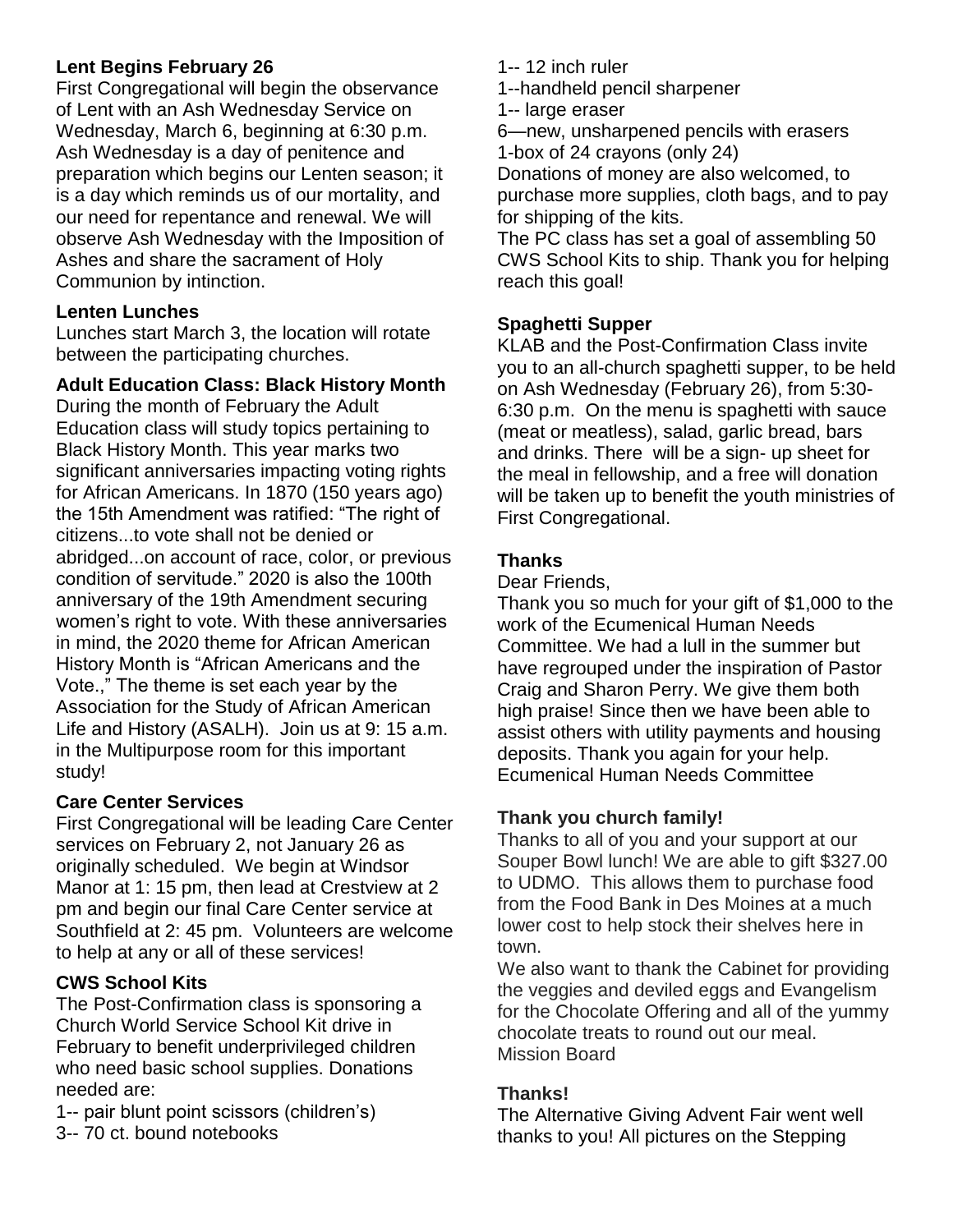Forward Romania orphan tree were taken and \$675 was donated. All 10 Angel Tree tags were taken. Sherry Leksell has received a thank-you note from the Eagle Grove school nurse for the cold-weather gear we collected, especially for student newcomers: five bottles of lotion, eight wooly scarves, nine pairs of boots, 12 lip balms, 25 pairs of gloves and 30 wooly hats. For the plastic-use reduction effort of the Advent Fair, the bamboo "silverware" sold quickly; we still have metal straws and insulated red bags.

#### **Ice Cream Sundaes**

Mission Board feels the success of our thank you to educators was worth a repeat this school year. We had to split the staff into support staff, which was done last fall, and the certified staff, which is to be done in Feb. This will happen on Monday Feb. 17. We are again serving ice cream sundaes and because we need to make this break happen quickly we have a sign-up sheet out so others can help us out with this project. We do not have an exact time but think we are looking at an afternoon break time period. The school does not want this to take much time, so as a volunteer you would be looking at maybe an hour to scoop, pour, and say thank to our local educators! Thanks for your help and support!

#### **Souper Bowl**

On January 26th a quorum of over 40 members braved the winter cold to attend our annual meeting. Following the meeting the Mission Board hosted a Souper Bowl luncheon featuring soups made by members of the board. We also held a Chocolate Offering Competition.

#### **Wintery days are good days for KLAB kids to stay inside and play marchmallow baseball.**



**The Mission Board recently toured the Lotus Community Project, a women and children's homeless shelter in Vincent. Ashley Vaala (center) is the Director.**



**The Post Confirmation group recently went to Fort Dodge to watch the movie "Just Mercy" as part of their studies during Black History Month.**



|                                | <b>Treasurer's Report</b> |                     |  |
|--------------------------------|---------------------------|---------------------|--|
| <b>INCOME</b>                  | <b>December</b>           | <b>YEAR TO DATE</b> |  |
| Pledges and Offerings          | \$25,022.00               | \$183,773.14        |  |
| Other Income                   | 0.00                      | .00                 |  |
| <b>TOTAL INCOME</b>            | \$25,022.00               | \$183,773.14        |  |
| <b>EXPENSES</b>                |                           |                     |  |
| <b>Outreach and Mission</b>    | 3,416.68                  | \$19,705.70         |  |
| <b>Pastoral Services</b>       | 7,864.69                  | 93,381.02           |  |
| <b>Maintenance and Repairs</b> | 5,513.09                  | 33,633.38           |  |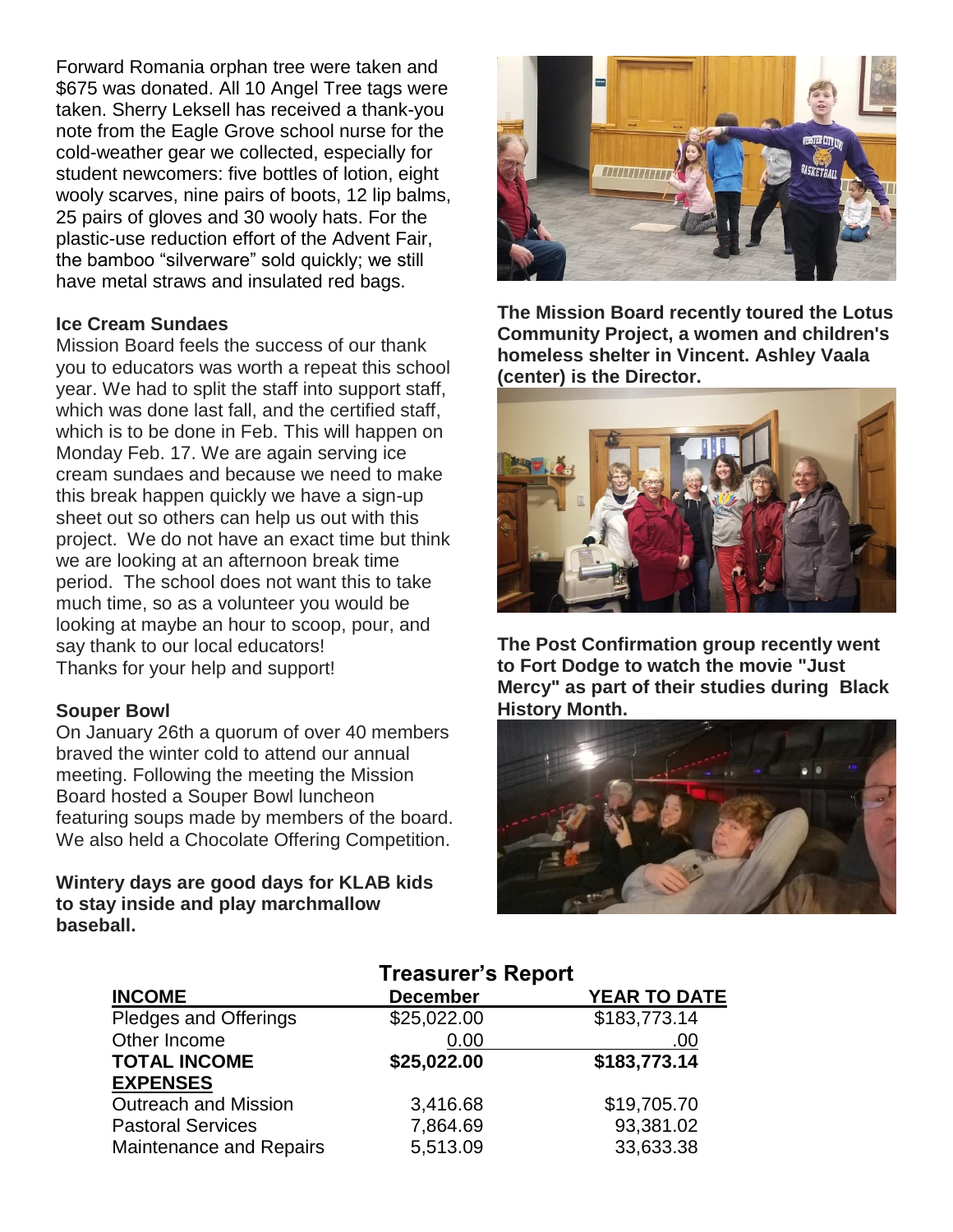| <b>Church Office</b>       | 6,240.14    | 38,020.07    |
|----------------------------|-------------|--------------|
| <b>Music Ministry</b>      | 1,069.30    | 8,922.21     |
| <b>Christian Education</b> | 152.95      | 486.40       |
| <b>Local Ministry</b>      | 2,000.00    | 2,073.09     |
| Misc. Expenses             | 24.89       | 1,318.31     |
| <b>TOTAL EXPENSES</b>      | \$26,281.74 | \$197,540.18 |

# FIRST CONGREGATIONAL UNITED CHURCH OF CHRIST

Webster City, Iowa Cabinet Meeting held on January 14, 2019

#### **Members Present:**

| Nate Lahr        | Pastor:     | Craig Blaufuss         |
|------------------|-------------|------------------------|
| Gretchen McGlynn | Trustees:   | Joyce Gelhaus          |
| Tracy Wehrhan    |             | Holly Riemenschneider  |
| Tracy Wehrhan    | Mission:    | <b>Audrey Burtnett</b> |
| Stephanie Hill   | Worship:    | Gretchen McGlynn       |
| Laurie Epps      | Evangelism: | Carol Crystal          |
| Tracy Wehrhan    | Clerk:      | Stephanie Hill         |
|                  |             | Women's Fellowship:    |

The meeting was called to order at 7:00pm by the Moderator, Nate Lahr. Pastor Craig opened the meeting with a devotional and a prayer. The minutes of the December cabinet meeting were read. Gretchen McGlynn moved and Carol Crystal seconded a motion that the minutes be approved as read. The motion passed. **Christian Education**: The Christmas program was a success**.** The activity bags were cleaned out by Laurie Epps and Luna. **Evangelism:** The nursery was checked and looks good. The Evangelism Board members will host a Chocolate Offering Competition after the Annual Meeting on January 26th. Ushers are still needed. Sign-up list is on the table in Fellowship Hall. **Finance:** December offerings were \$24,372.00 and expenses were \$24,134.89. The funds from the sale of the lots will be added to the General Fund. **Mission:** Audrey Burtnett reported on the Agape Fund; the Alternative Giving opportunities; the Romanian Tree and the Angel Tree; the coat and other cold weather items donated to the Eagle Grove students and the sale of bamboo and metal utensils. Ringers for the Salvation Army collected \$2000.00. Just over \$1,600 was collected for the Christmas Fund. After the Annual Meeting on January 26<sup>th</sup> Mission Board members will serve soups for the Souper Bowl luncheon. Cabinet members are asked to bring relishes. On February  $17<sup>th</sup>$ , ice cream will be served to about 260 area teachers as an appreciation for their work. **Staff/Parish:** This board has had no issues over the past month. **Trustees:** The sale of the lots at 1104 Willson has been tabled. **Worship Board:** Has not met yet. Pizza was served after the Hanging of the Greens and enjoyed by all. **Women's Fellowship:** The members wanted to know how we thought the potluck went in December. Most of the reactions received were favorable. **Pastor's Report:** Pastor Craig reported on the success of the Live Nativity; 2 baptisms; Scentsy sale for KLAB kids in Fellowship Hall; post-confirmands activity in February; adult education; Stephen Ministers needing matches; Ecumenical Human Needs funds will be used by the end of the year. The funds collected by the Salvation Army bell ringers is about \$1,000 less than last year with only a few churches participating. There will be no care center services on the 26th of January due to the Annual Meeting. **Treasurer's Report:** Offerings to date total \$183,773.14 and expenses are \$197,540.18. Bond fund interest will offset some of this deficit. The General Fund is about \$4,000 less than last year. **Pending Business:** The minutes of the special meeting held on January 5,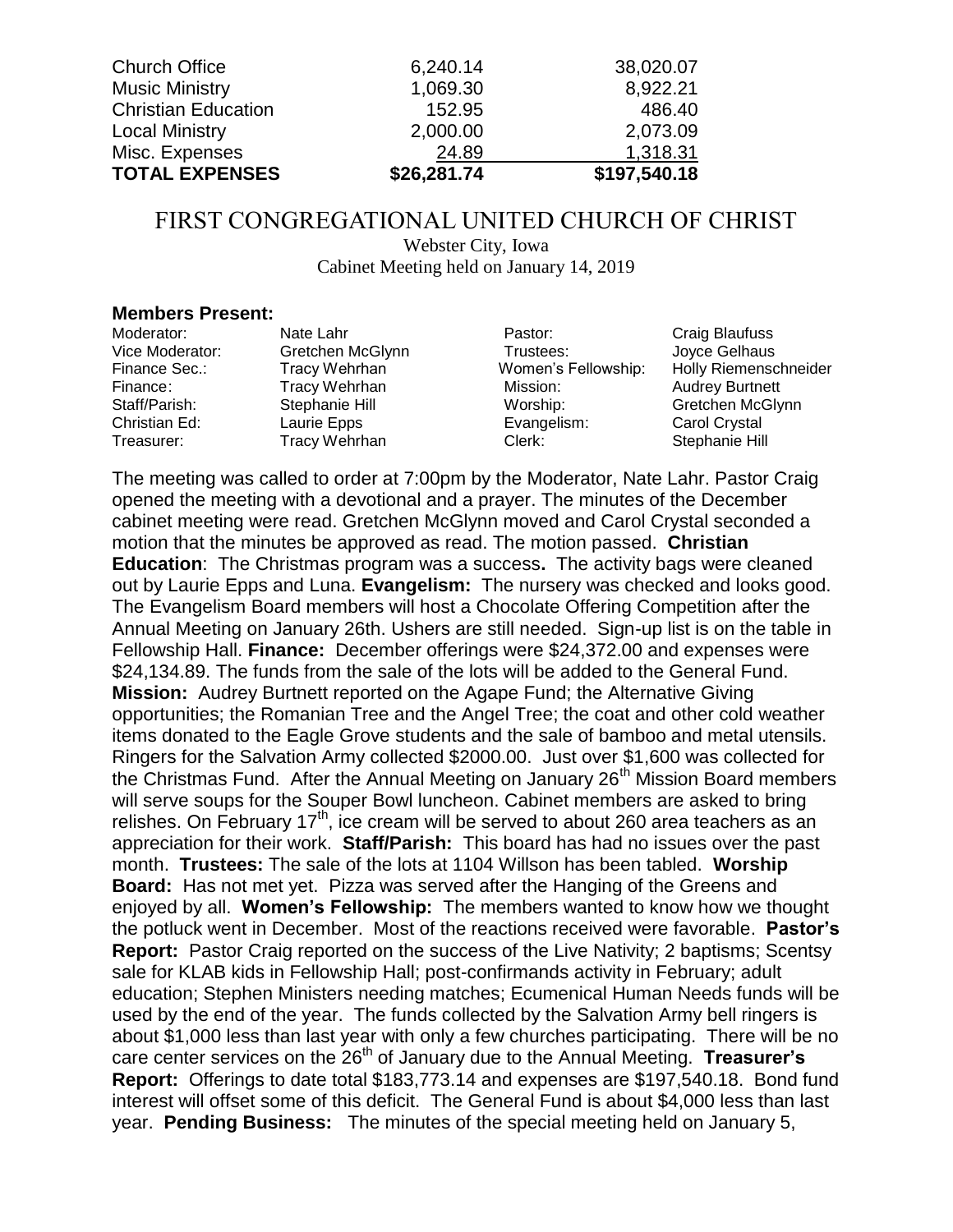2020 to vote on the sale of the lots were read. Tracy Wehrhan moved to approve the minutes. Laurie Epps seconded the motion. The motion passed. **BOARD AND COMMITTEE REPORTS:**

**Evangelism Board**. Pastor Craig reported on various members he has called on and others we need to keep in our prayers followed by Wilma who listed the recipients of the cards she sent this past month. Carol shared some new Visitor Bags she created, and will fill them with the Visitor Cards Pastor Craig printed out, a "These Days" booklet, and some chocolate kisses. Leah reported that begging for ushers during church was effective as the roster has been filled. We'll be serving coffee after church on December 7 and Wilma will bring bars, Carol offered crackers and cheese, Kay will bring juice, Leah will bring caramel puff corn, and Dawn will be asked to bring grapes or muffins. Under new business: our grocery bag collection is very successful and we will deliver the first batch. We decided to continue this project until we lose our "market". Our board was asked to serve hot chocolate and cookies during the Live Nativity activity from 5:30 to 7:30 on Saturday, December 7. Wilma and Kay will be going off Evangelism Board so Leah offered to take over the responsibility of sending cards and Dawn was elected chair because she wasn't at the meeting to defend herself!! The meeting was adjourned at 10 a.m.

**Evangelism Board** As this meeting was held so early following the Holidays, neither Dawn nor Carol had chances to check activity bags or nursery but will take care of them. Leah sent one card as "corresponding angel" so far. Pastor Craig reported on members needing prayers. Leah will contact Mission Board about sponsoring a "Chocolate Offering Competition" in conjunction with our Souper Supper following our annual meeting on the last Sunday of January. Ushers are needed for 2020 and Leah agreed to take January and February; Dawn will supply March and April; Carol will fill May and June and we'll work with our new board members to help will usher spots for the rest of the year. Michele mentioned that no one was signed up to serve coffee this coming Sunday so we agree to: Dawn-assorted muffins, Carol-cheese and crackers, and Leah will bring caramel puff corn, brownies, and banana bread and juice. The meeting was adjourned at 10:10.

**Board of Trustees** Guest: City Manager Jeff Sheridan. Meeting was called to visit about the sale of the lots to the city. The city manager told us some back ground information and that they wanted to use the area for a park. Joyce had called the city manager and told him we would like \$30,000 for the lots and it was rejected by the city council. At this meeting we discussed the price. After much discussion Trustees said \$25,000 and not anything less. The city manager then said he would poll the city council and let us know.

**Board of Trustees** Meeting was called to approve review and approve the agreement of the lots purchase from the city. Business: We reviewed the agreement, which was received from the city manager on 12- 31-19. Agreed on \$25,000 for both lots. City wanted the agreement signed by January 7,2020, so we called moderator Nate Lahr to set up a cabinet meeting after church on Sunday January 5,2020. We needed approval of the agreement from the cabinet. Nate will sign the agreement. Joyce will take the agreement to the city hall on Monday. Then the purchase will be confirmed at the city council meeting January 6 ,2020.

**Mission Board** We met January 7 with Rev. Craig Blaufuss, Audrey Burtnett, Marjorie Groves, Lorraine McCoskey, Gayle Olson and Karin Yungclas attending. Happy Dollars for the Agape Fund totaled \$21 on December 29. Alternative Giving Advent Fair went well: All pictures on the Stepping Forward Romania tree were taken and \$675 was donated. All 10 Angel Tree tags were taken. Sherry Leksell has received a thank-you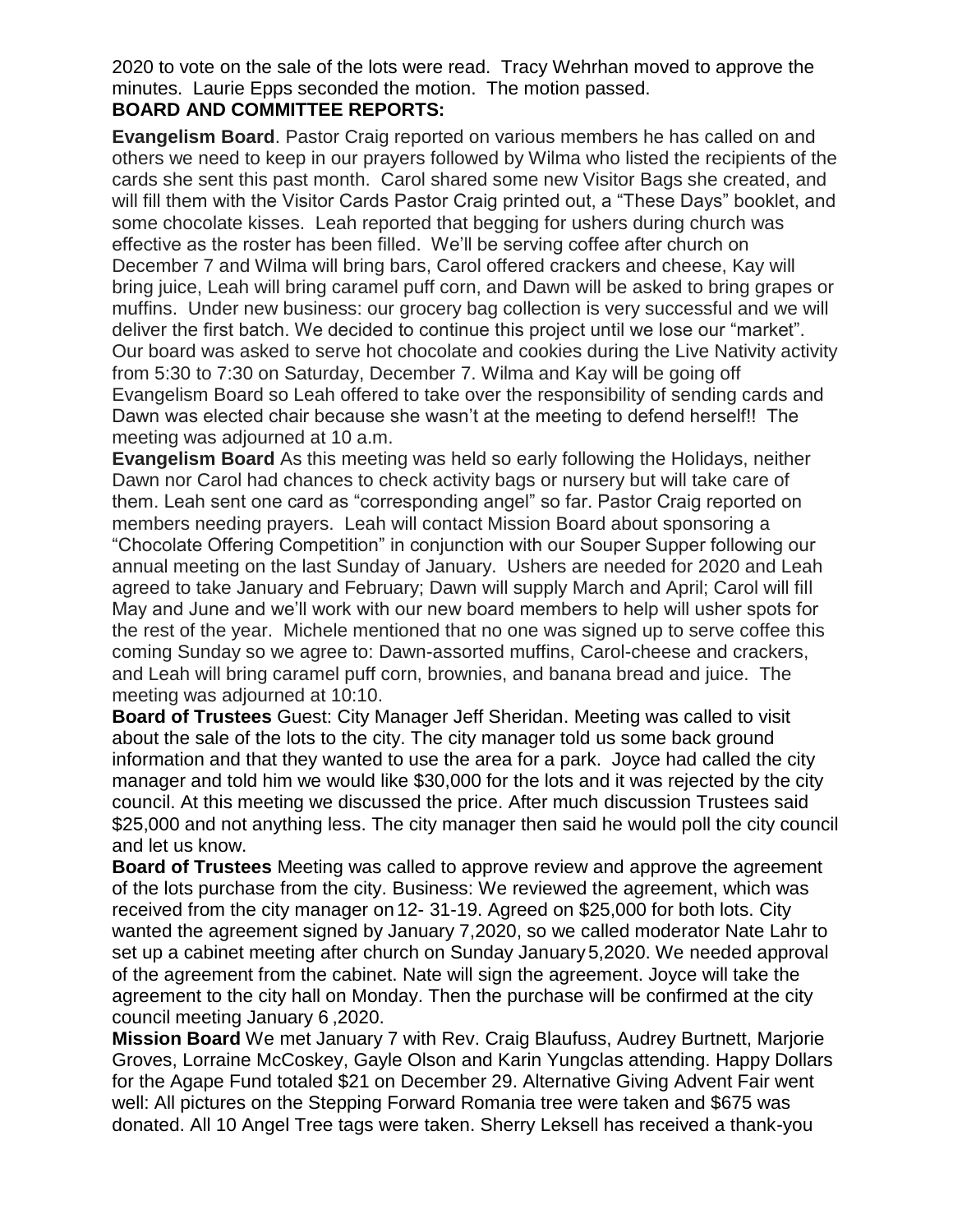note from the Eagle Grove school nurse for the cold-weather gear we collected, especially for student newcomers: five bottles of lotion, eight wooly scarves, nine pairs of boots, 12 lip balms, 25 pairs of gloves and 30 wooly hats. For the plastic-use reduction effort of the Advent Fair, the bamboo "silverware" sold quickly; we still have metal straws and insulated red bags. Around \$2,000 was raised in the Salvation Army red kettles at Fareway and HyVee. Andrea Mosbach chairs the January 28 Beacon of Hope meal. The mission trip to the Illinois distribution center with Asbury is back on for February 16-21 because lower-cost housing for a team is available. \$1,630 was given to the Christmas Fund for retired clergy and church staff in the collection taken at the Christmas Eve service. We will tour Lotus, the facility for homeless women and children, on January 23. The Mission Board will serve a soup lunch after the church annual meeting January 26. The Evangelism Board will partner by hosting a chocolate dessert competition. We will ask for donations of canned and powdered soups to go to the All Cultures Equal food pantry and put out the Pickle Jar to collect monetary donations for the Upper Des Moines Opportunity food pantry. Cabinet will bring relishes. February 17 is the in-service for 162 teachers from Webster City school system, St. Thomas Aquinas and Stratford; we plan to serve vanilla and chocolate flavors of ice cream, along with toppings, to show our appreciation for the educators. Our next meeting will be February 6, 3:15 p.m.

**Pastor's Report Worship:** We have finished out Advent, enjoyed a beautiful candlelight Christmas Eve Service, and now are worshipping in a new year. Thanks to everyone—especially the worship Board, for making these services meaningful, and for leading the service on December 29 while I was in Burlington. Thanks to Wil Groves for directing the Christmas Program "All My Christmas Friends" on Dec. 22—it was well attended! We lead the next Care Center services on Sunday, Jan. 26<sup>th</sup>. **Baptisms:** On January 5 we had the unusual blessing of celebrating 2 baptisms (one infant: Liam McCarville, and one believer's baptism: Robert Stidolph) plus sharing Holy Communion. **KLAB:** KLAB was on a long 2 week break for the Holidays before returning on January 8. They are beginning a "Scentsy" fundraiser to benefit Almost Home no-kill animal shelter in Fort Dodge. **Post- Confirmation Youth Group:** We met after break on January 8 to brainstorm ideas, and we are going to organize a collection of school materials to assemble Church World Service school kits. We will begin the drive in February. **Adult Education:** We spent 3 weeks discussing "Christmas as reversal', "Christmas as anticipation and arrival" and "the Christmas Let-Down, Divestment, and Resolution." Next we will spend a few weeks studying "The Second Coming." **Stephen Ministry:** We currently have 2 Stephen Ministers matched with care receivers. We enjoyed Stephen Ministry social on Dec 5 at the Emporium, and the group sponsored an all-church Christmas Caroling party on Saturday, December 14, from 5-7: 30 pm. We gathered Jan. 9 for our monthly meeting. **EHNC:** Sharon Perry submitted the 2020 Morrison Trust application, and we have received \$8000 for 2020! We will continue to look for funding sources to keep this fund viable—Webster City needs it! **Salvation**  Army Bellringing: First Congregational rang Nov 30<sup>th</sup> at Fareway, and brought in nearly \$400! We also rang Friday, December 13 at Fareway, and brought in an additional \$250. The total for the season's ringing was around \$2000—more than a \$1000 less than last year. **Funeral:** I officiated at the funeral of Genevieve Carroll on Monday, December 9, here at First Congregational.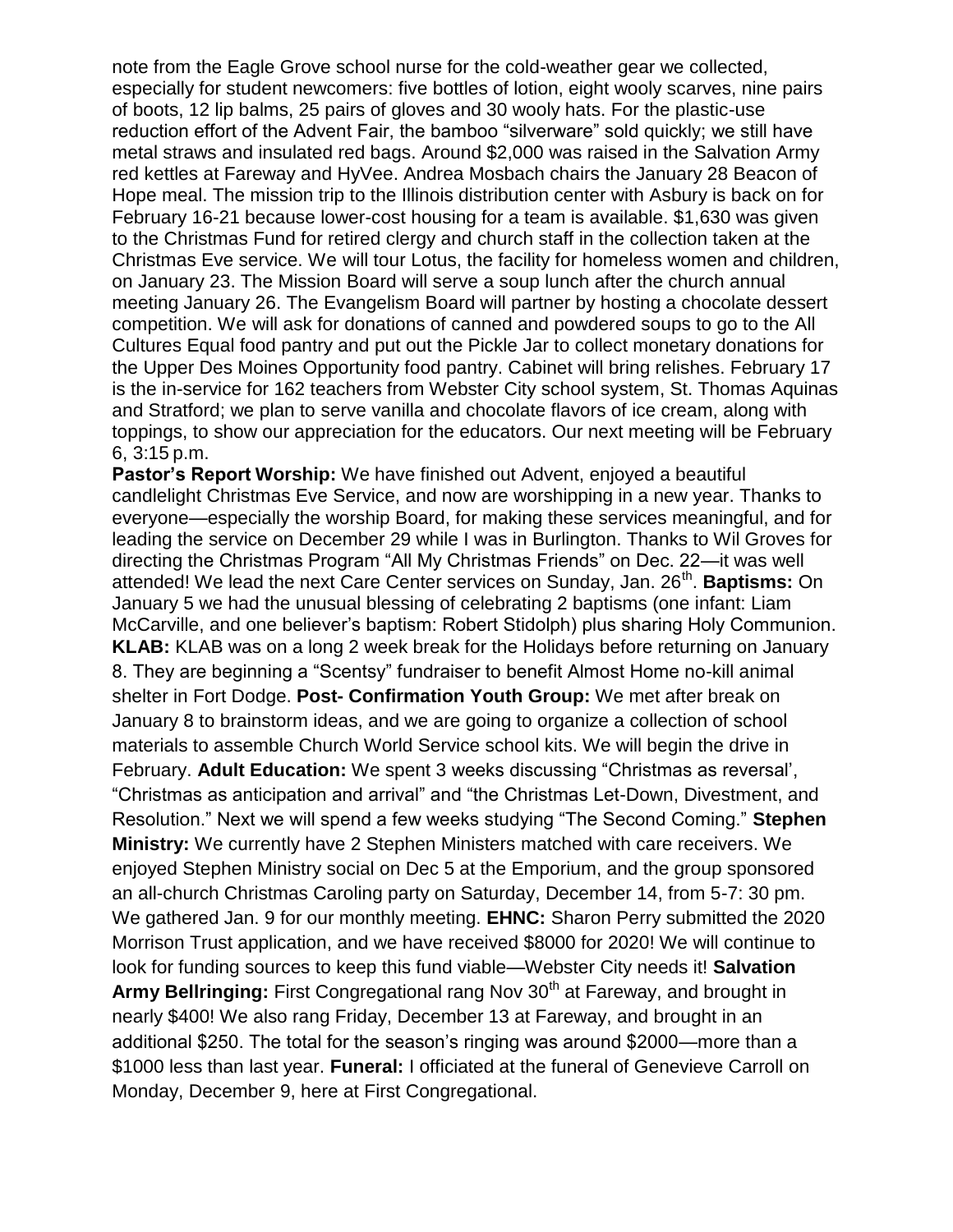# FIRST CONGREGATIONAL UNITED CHURCH OF CHRIST

Webster City, Iowa Special Cabinet Meeting held on January 5, 2020 Regarding the Sale of Lots

#### **Members Present:**

| Moderator:      | Nate Lahr            | Pastor:     | <b>Craig Blaufuss</b>                     |
|-----------------|----------------------|-------------|-------------------------------------------|
| Vice Moderator: | Gretchen McGlynn     | Trustees:   | Joyce Gelhaus                             |
| Finance Sec.:   | Dale Olson           |             | Women's Fellowship: Holly Riemenschneider |
| Finance:        | Dale Olson           | Mission:    | <b>Audrey Burtnett</b>                    |
| Staff/Parish:   | Stephanie Hill       | Worship:    | Donna Ryherd                              |
| Christian Ed:   | Laurie Epps          | Evangelism: | Carol Crystal                             |
| Treasurer:      | <b>Tracy Wehrhan</b> | Clerk:      | Stephanie Hill                            |

The meeting was called to order at 11:55am by the Moderator, Nate Lahr. The purpose of the meeting is to discuss and vote on an offer received from the City of Webster City for the purchase of the two lots located at 1104 Willson Avenue for \$25,000. Joyce Gelhaus gave background information on the lots. The Trustees approved the sale January 2<sup>nd</sup>. Dale Olson moved to accept the offer. Nate Lahr seconded the motion. Discussion followed. Eleven voted in favor of the motion. One opposed the motion. The motion carried. The meeting adjourned at 12:08pm.

Respectfully submitted by Stephanie Hill, church clerk

First Congregational United Church of Christ 1000 Willson Avenue Webster City, IA 50595

**Address Service Requested**